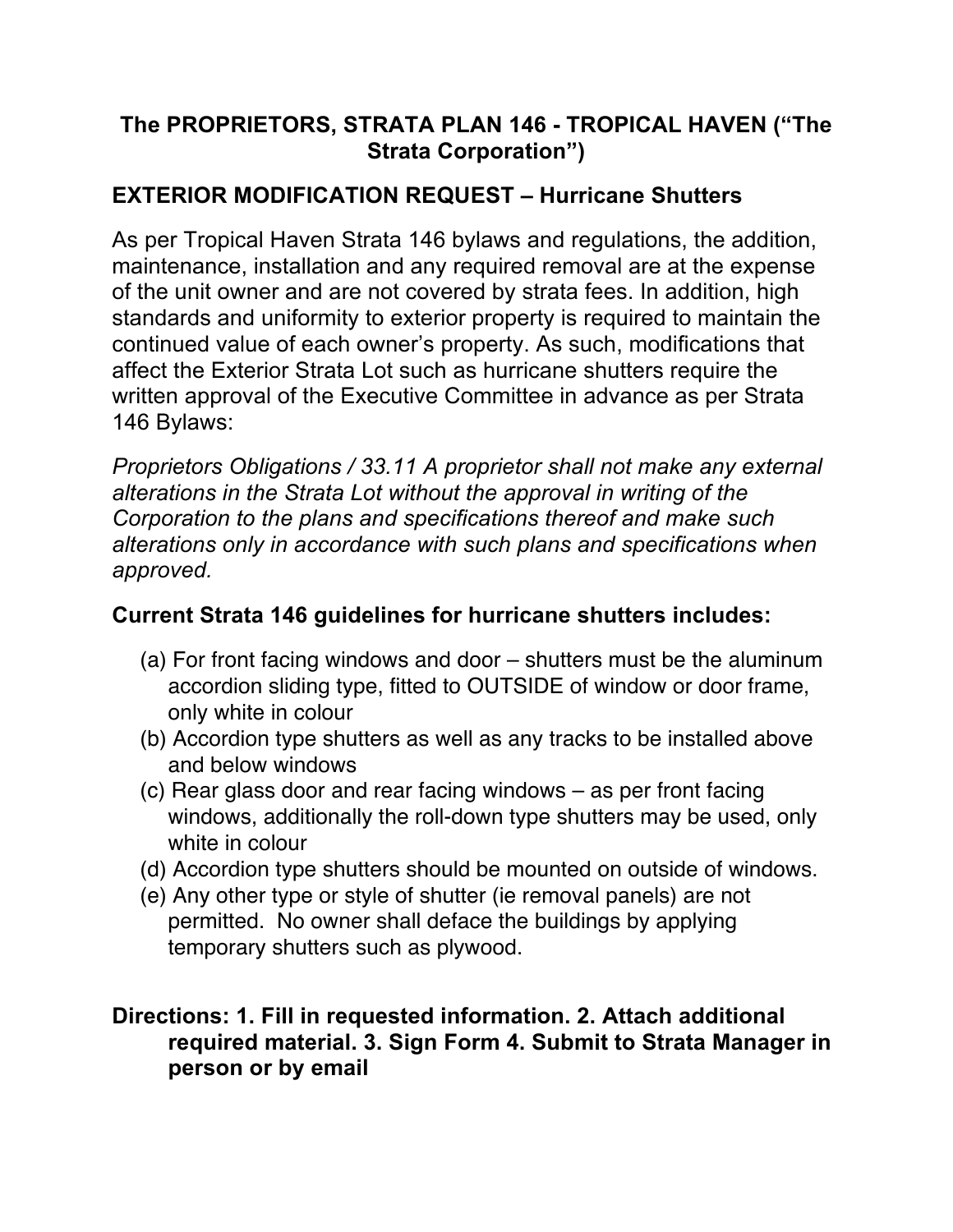| Date Submitted:         |                               |                                   |  |
|-------------------------|-------------------------------|-----------------------------------|--|
| <b>Unit Number:</b>     |                               |                                   |  |
| Owner's                 |                               |                                   |  |
| Name(s):                |                               |                                   |  |
| <b>Mailing Address:</b> |                               |                                   |  |
| Email:                  |                               |                                   |  |
| Phone:                  |                               |                                   |  |
| A.                      | <b>Contractor / Installer</b> | <b>Name and Contact Number of</b> |  |

| В. | Scope of work for hurricane shutters<br>and type of shutter for each window or<br>door (ie front windows, back windows,<br>patio door, front door, or all)                                                                                                            |  |
|----|-----------------------------------------------------------------------------------------------------------------------------------------------------------------------------------------------------------------------------------------------------------------------|--|
| В  | <b>Contractor License Number (attach</b><br>copy of license to application)                                                                                                                                                                                           |  |
| С. | Approximate anticipated start date of<br>modification:                                                                                                                                                                                                                |  |
| D. | <b>Required attachments: Please attach</b><br>copies of quotes and plans, the scope<br>of work, and photos of shutters that<br>confirm accordion fitted on outside of<br>door or window frames. Sizes, product<br>number, colour of aluminum all must<br>be included. |  |

# **D. UNIT OWNER'S AGREEMENT**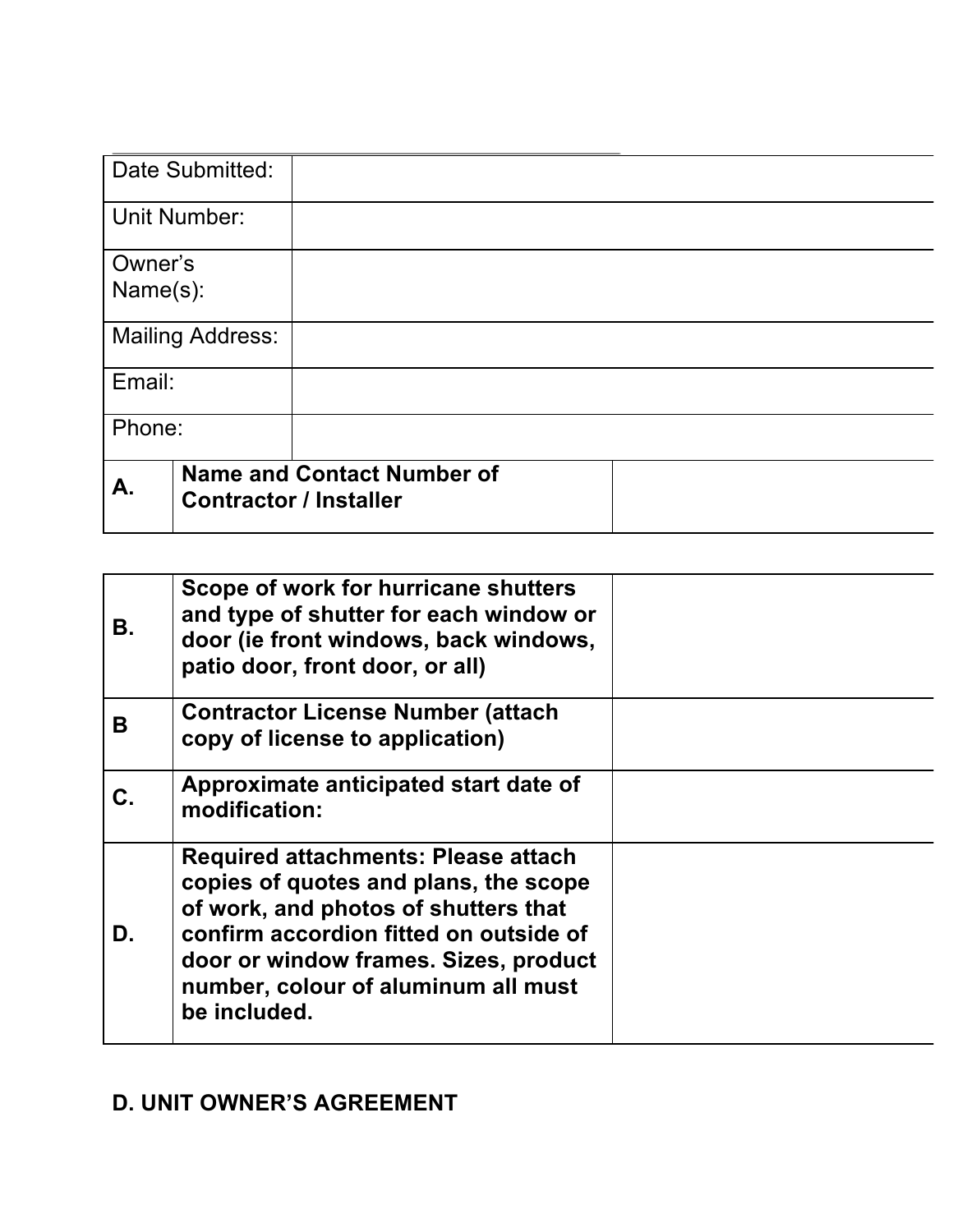I have read or otherwise understand the By-laws and Rules and Regulations of The Proprietors, Strata Plan #146 and agree to abide by them. I understand and, in return for approval if granted, I agree to be responsible for and swear to the following:

• For all costs arising from the installation, and continued maintenance, and repair, and removal / reinstallation if required for Strata to maintain common property beneath shutter.

● To comply with conditions of approval (if any) by the Executive Committee of the Strata Corporation;

• To notify Strata Manager within 7 days of completion of project for inspection and final approval, and to make any required modifications to align with above guidelines, within 7 days.

• For all injury, damage, or losses (including external leaks) including attorney's fees caused to the Common Property, strata lot, or person as a result of this undertaking.

Unit Owner Signature **Date** 

Unit Owner Name (Printed)

[ ] APPROVED BY EXECUTIVE COMMITTEE AS SUBMITTED WITH NO ADDITIONAL CONDITIONS

[ ] APPROVED BY THE EXECUTIVE COMMITTEE SUBJECT TO THE FOLLOWING CONDITIONS:

[] DENIED, INSUFFICIENT INFORMATION. Resubmit requested information along with your application for. Be sure to include the following:

[] DENIED, for the following reasons: